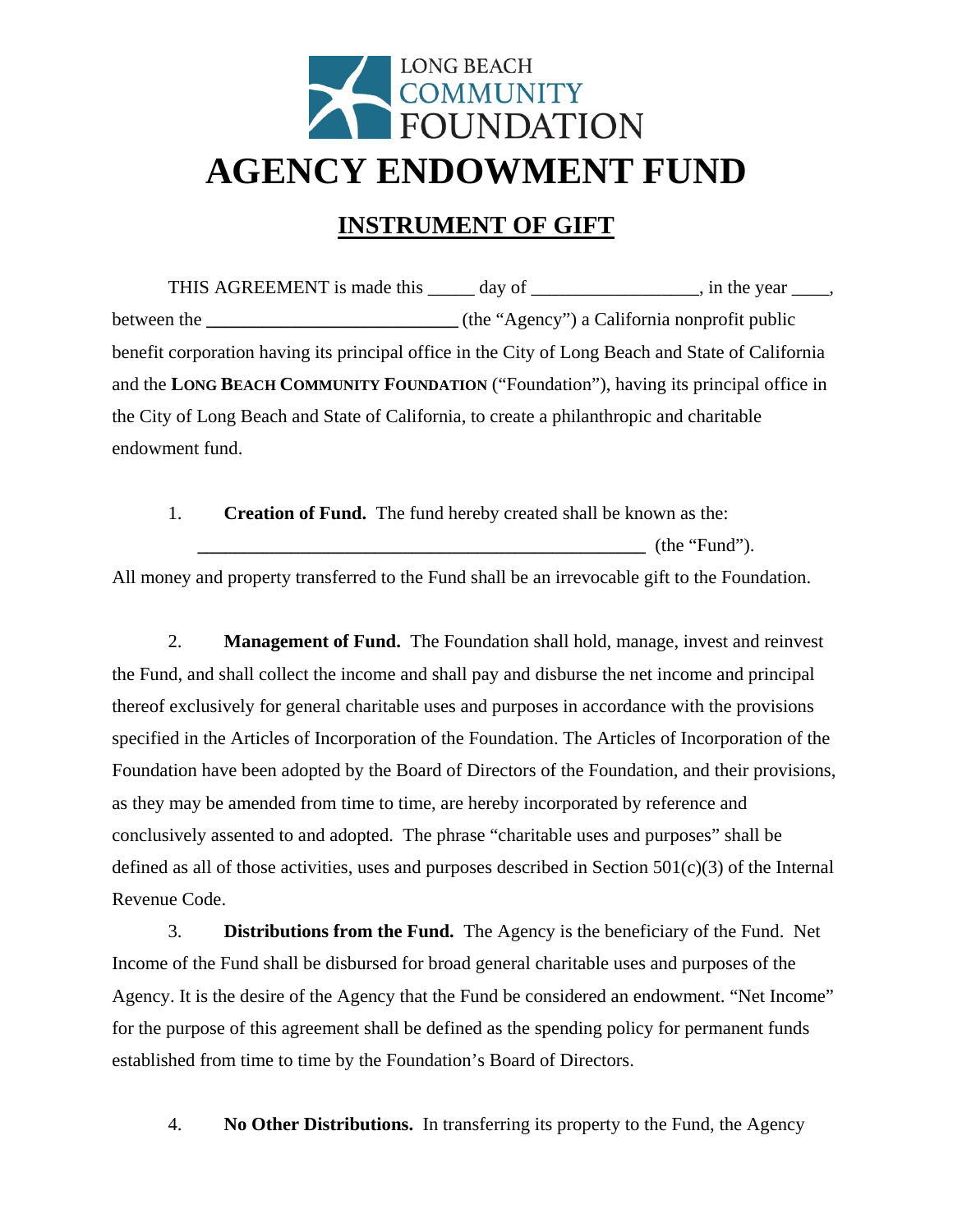intends to create a permanent endowment. No distributions in excess of the amount dictated by the application of the Foundation's spending policy may be made to the Agency in any year.

5. **Costs of Administration.** The Foundation shall charge Fees to the Fund to the extent sufficient, for reasonable and proper compensation for services and expenses. The Fee Schedule in effect as of the date of this Agreement is attached as Attachment A. The Fee shall at all times be consistent with other component funds in the same category.

6. **Component Part and Not a Donor Advised Fund.** It is intended that the Fund shall be a component part of the Foundation as defined in section  $1.170A-9(e)(11)$  of the Income Tax Regulations and that nothing in this Agreement shall affect the status of the Foundation as an organization (i) described in section  $501(c)(3)$  of the Internal Revenue Code of 1986 ("Code") and (ii) which is not a private foundation within the meaning of section 509(a) of the Code. The Fund shall avoid classification as a donor advised fund under Section 4966 of the Code by meeting the exceptions described under Section 4966(d)(2)(B)(ii) of the Code. This Agreement shall be interpreted in a manner consistent with the foregoing intention and to conform to the requirements of the foregoing provisions of the Federal tax laws and any regulations issued thereunder.

7. **Status of Foundation.** All transfers of property under this Agreement are subject to the condition that the Foundation, as of the date of transfer, is classified in good standing by the Internal Revenue Service as an organization (i) described in section  $501(c)(3)$  of the Code and (ii) which is not a private foundation as defined in section 509(a) of the Code.

8. **Status of Agency.** All transfers of property under this Agreement are subject to the condition that the Agency, as of the date of transfer, is classified in good standing by the Internal Revenue Service as an organization (i) described in section  $501(c)(3)$  of the Code and (ii) which is not a private foundation as defined in section 509(a) of the Code.

9. **California Law.** The Fund created by this Agreement shall be administered in and under the laws of the State of California, and this Agreement and the validity thereof shall be governed by and construed in accordance with the laws of the State of California.

10. **Variance Power.** The Fund is protected from obsolescence. If, in the sole judgment of the Board of Directors of the Foundation, the purposes for which the Fund was created ever become unnecessary, incapable of fulfillment, or inconsistent with the charitable